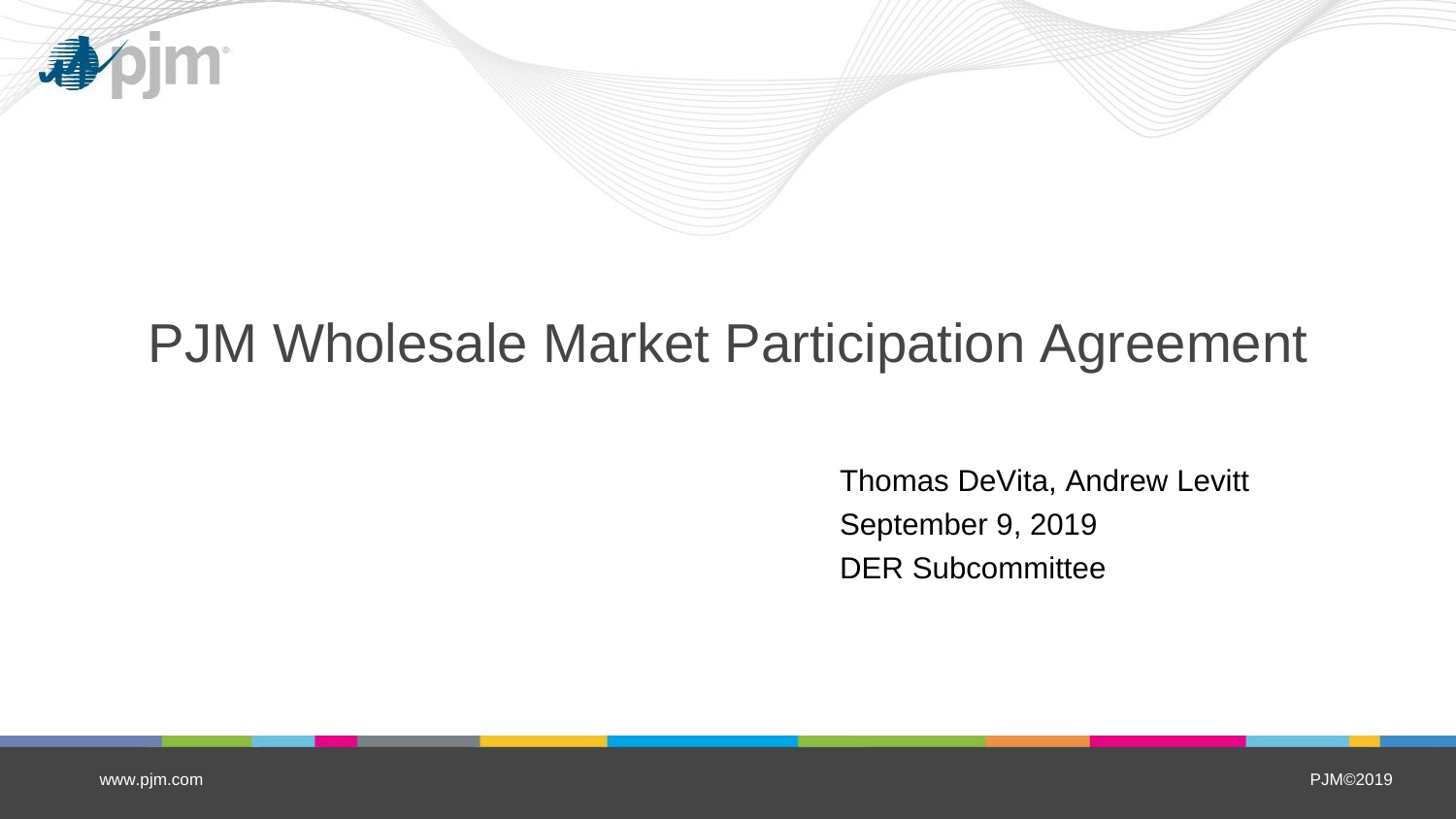### DER Seeking Distribution-Connected ISA in PJM

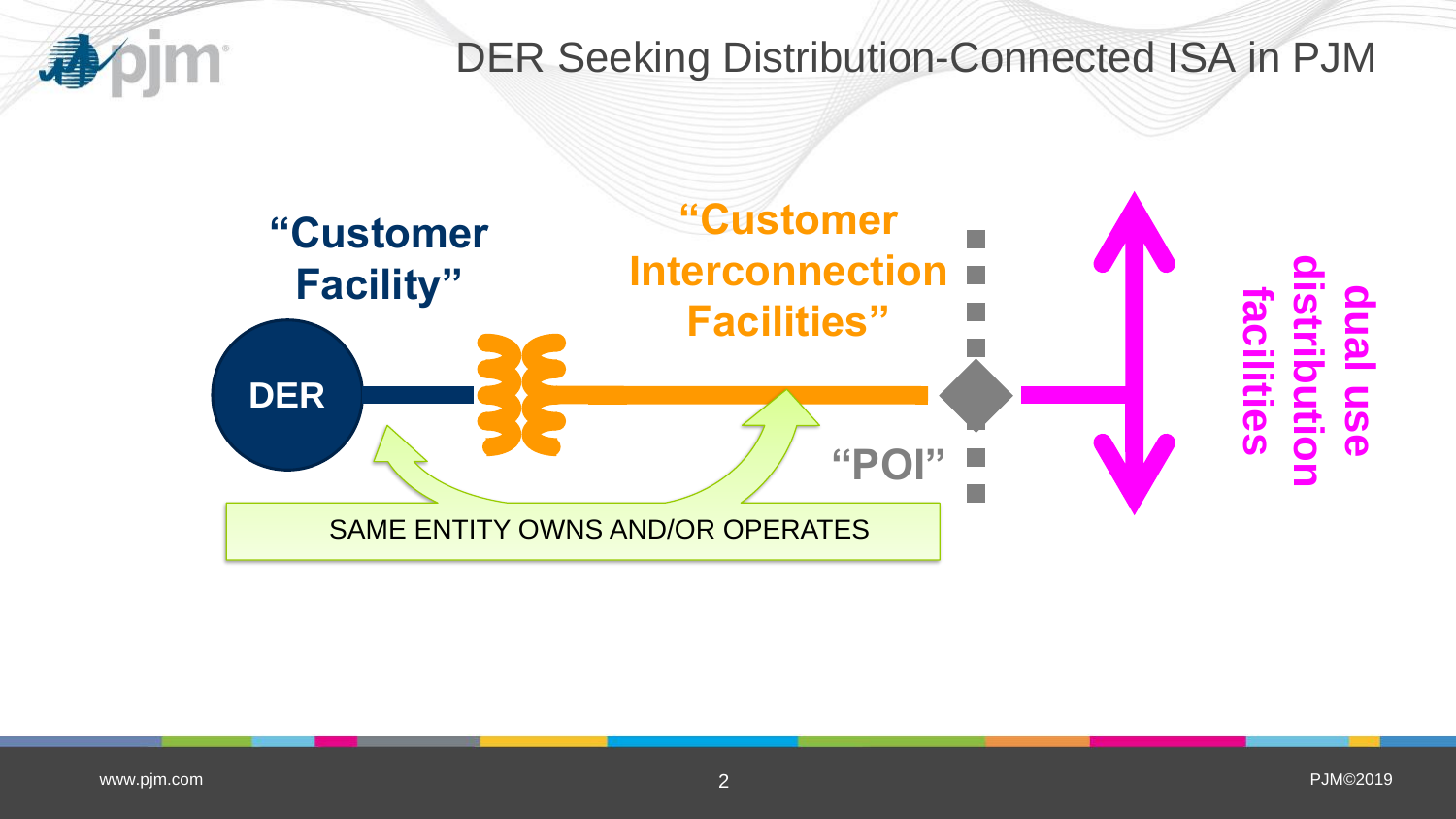

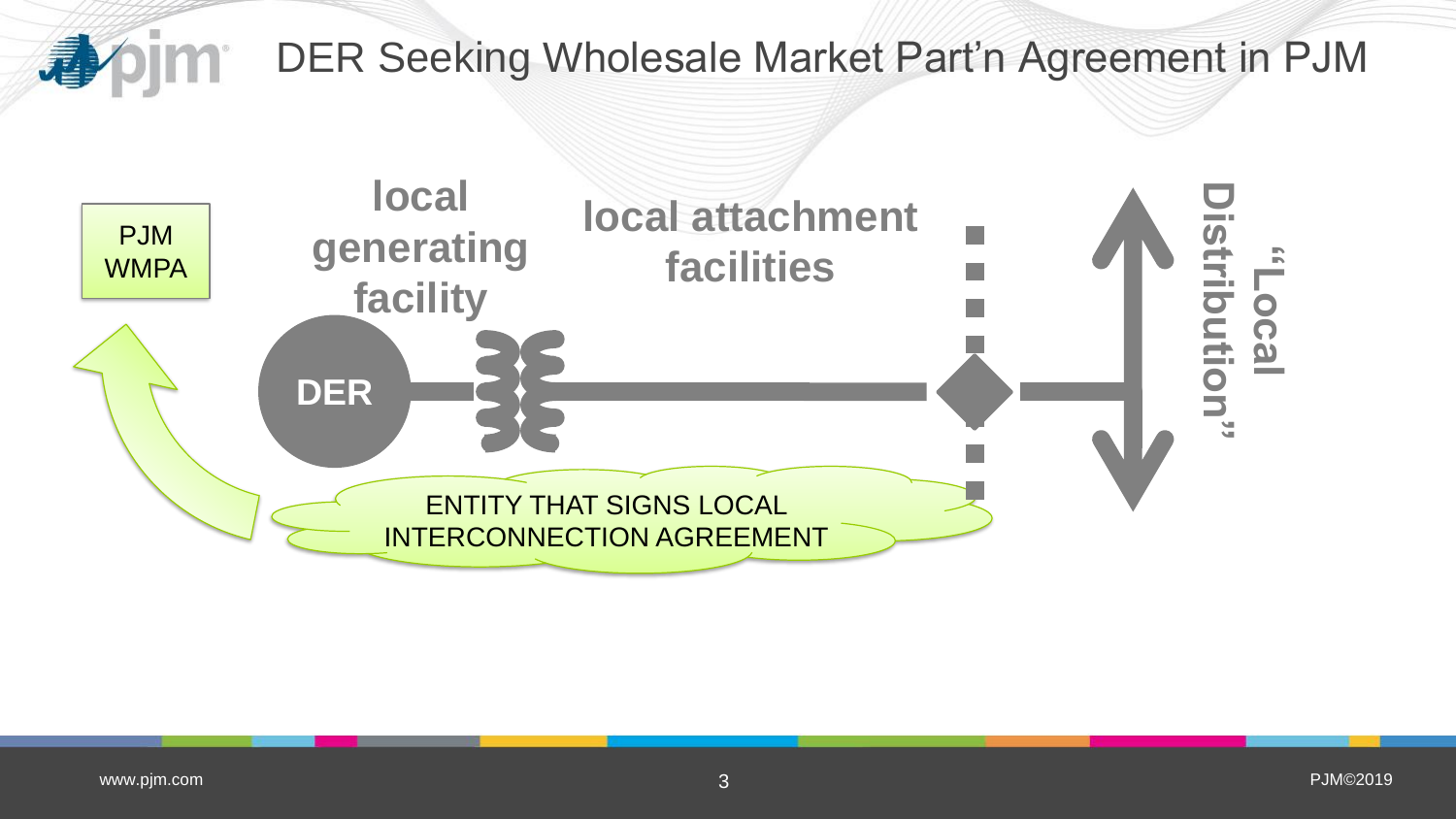#### **DIM PJM Queue Process for Local-jurisdictional Interconnections A**

### **Local/State Interconnection Process**

- Terms and conditions of interconnection
- Physical interconnection requirements (reactive, ride thru, droop, SCADA)
	- Distribution impacts
	- Attachment facility

*EDC & Interconnection Customer*

*Local/State Interconnection Agreement*

> **Start** Selling in **PJM**

### **PJM New Services Queue Process**

- Transmission impacts
- Market-related requirements & hardware (incl. telemetry)

*Wholesale Market Participation Agreement*

*TO, Interconnection Customer, & PJM*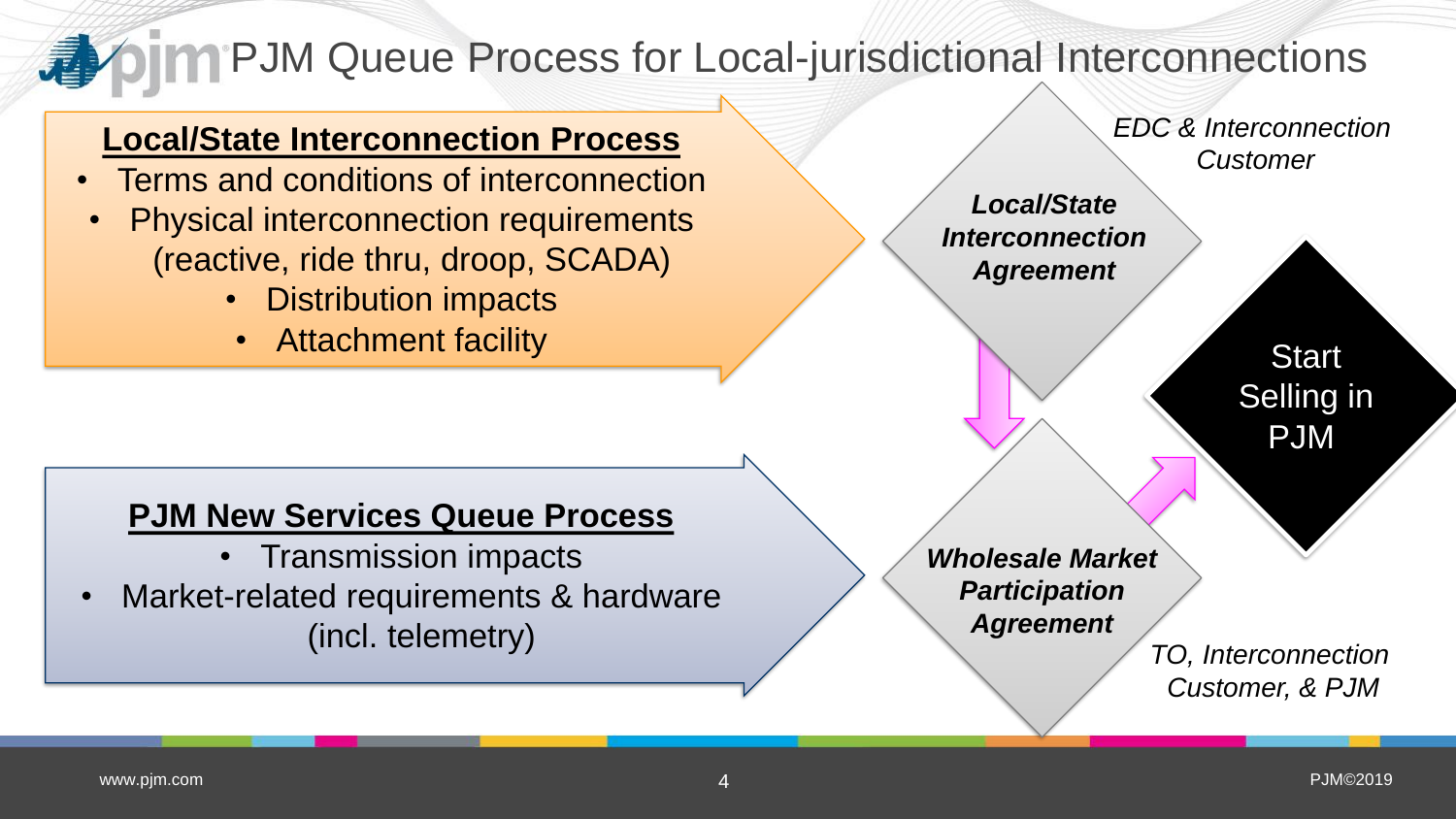

## GSG Order - 114 FERC ¶ 61,191 (2006)

- Rejected ISA between PJM, GSG, LLC, and ComEd.
- No FERC jurisdiction over physical interconnection to local distribution facility when no prior wholesale sale (Order No. 2003).
- Reached a jurisdictional conclusion, but did not explicitly require PJM to submit WMPAs going forward.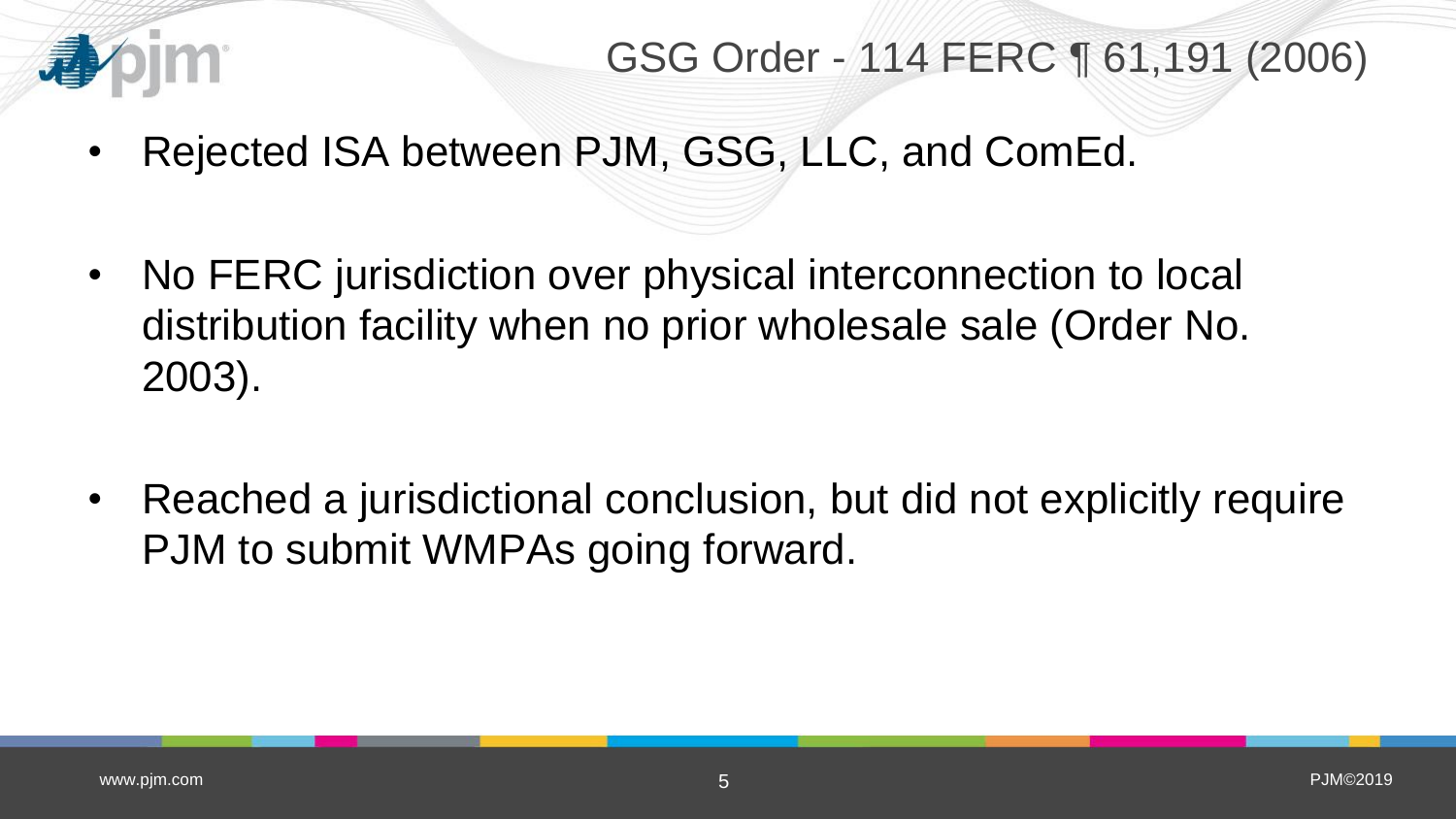

## Purpose of the WMPA: WMPA transmittal letter excerpts

- *"A contractual means to address these [distribution-level market participation] requests and provide to all affected parties a process to enable PJM to properly track and study this category of generator interconnection"*
- *"Serves to establish important revenue and (if necessary) operational metering requirements in order to give PJM visibility to pay the generator for output and for potential operational security requirements."*
- $\bullet$ *"In rare instances, a non-jurisdictional interconnection could impact the integrated transmission system. The WMPA process allows PJM to ensure that this contingency is studied and corrected, if necessary."*
- $\bullet$ *"Facilitating the wholesale sale and not the interconnection" …"and to support the state interconnection processes as well."*
- *"…a vehicle for PJM to examine the potential reliability impacts the interconnection may have on the grid."*
- *"…ensure sufficient visibility, and where necessary, control over generation that is participating as a Market Seller under the PJM Operating Agreement."*